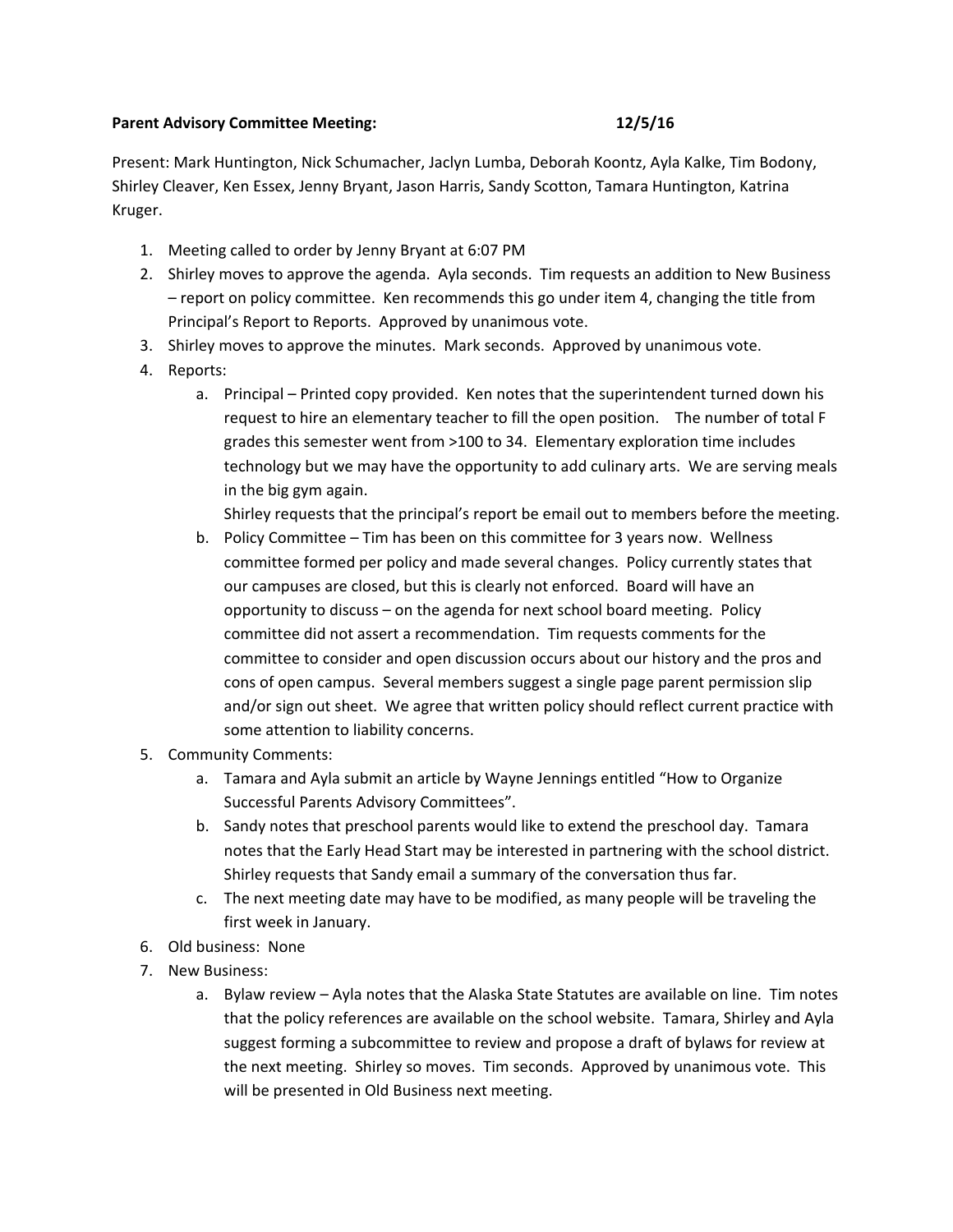- b. Powers/duties/role of the PAC the above committee on Bylaw review will also examine the powers/duties/role.
- c. Solicit representatives to Budget Committee and Calendar Committee Sandy notes that the Calendar Committee was not officially a school board committee. Shirley is willing to participate in a Calendar Committee if the board forms one. Sandy has been involved in the Budget Committee in the past, but is unavailable at this time. Jackie is willing to participate in the Budget Committee.
- d. Elementary Staffing the position for an additional elementary teacher exists, but the superintendent has declined to post and fill this position. Concerns are expressed that if the PAC makes a resolution, this does not have any impact on the decision. Jenny requests information on how to lodge a formal complaint about information processing. Shirley moves that the SHS PAC adopts resolution SHS PAC 2016.1, as stated below. Mark seconds. Approved by unanimous vote.

## **Resolution 16‐01**

A resolution of the Sidney C. Huntington School Parent Advisory Committee:

WHEREAS funding exists in the Galena City School District 2016‐2017 budget for an elementary teacher position that is not currently filled; and

WHEREAS student‐teacher ratios in the SHS elementary school have risen over the past five years; and

WHEREAS there is currently relative overcrowding in the grade 2‐4 classroom; and

WHEREAS an additional elementary teacher could provide improved attention to individual student learning needs in an effort to reverse a trend of decreasing test scores, particularly in math;

THEREFORE, let it be resolved that the Sidney C Huntington School Parent Advisory Committee recommends that the GCSD Board of Education direct the superintendent to post a primary elementary teacher position for the second half of the 2016‐2017 school year, and retain this position in future budget cycles.

e. Student PAC member – of note, we do not currently have a student council, but a renewed attempt is underway. Our bylaws currently state that we will have a student member. Ken recommends that the PAC Chairwoman submit a letter to him and he will